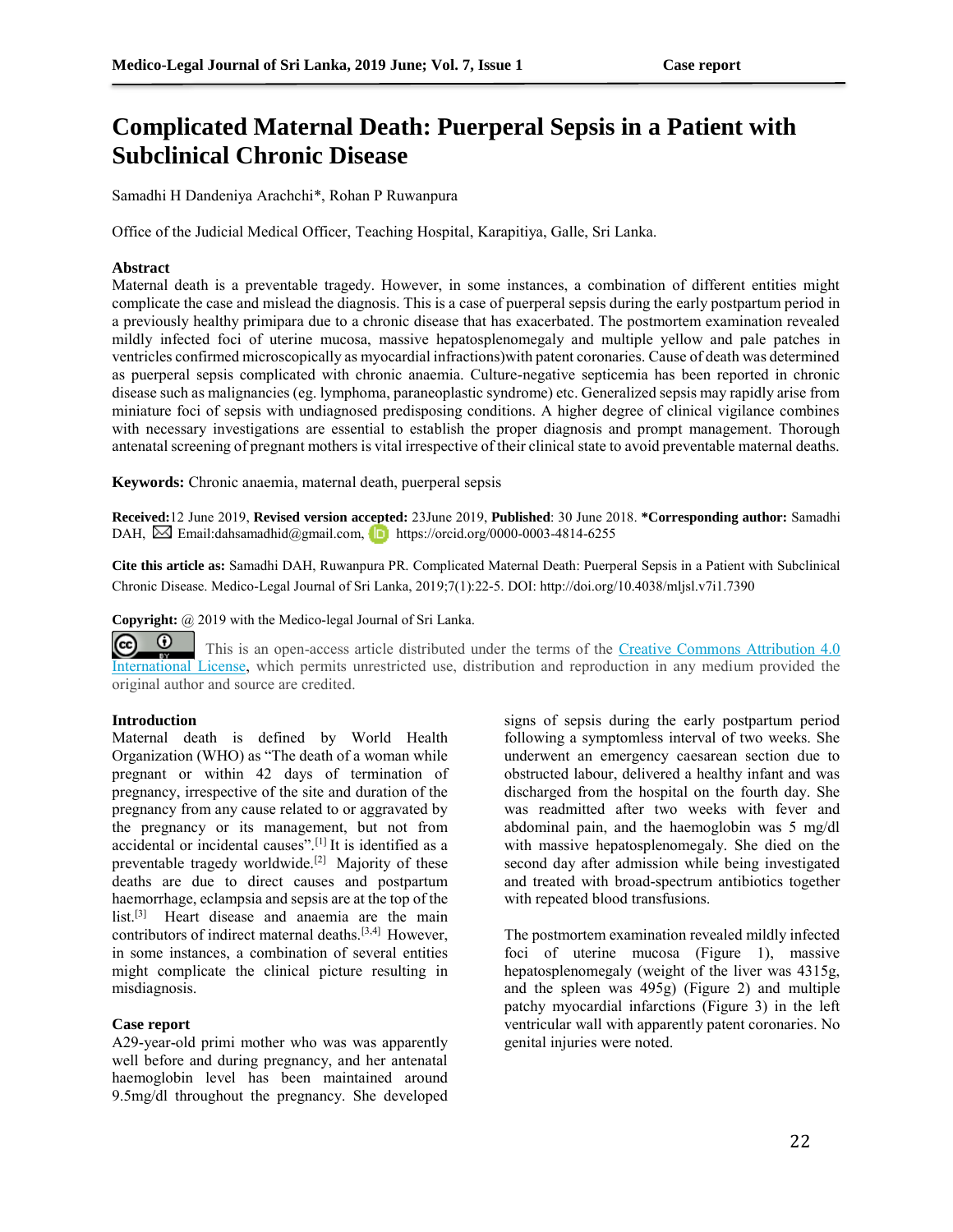

Figure 1. Mildly infected foci of the uterine mucosa



Figure 2. Massive hepatosplenomegaly



Figure 3. Multiple patchy myocardial infarctions (Black arrows)

The histopathological investigations showed multiple fibrin thrombi in branches of coronary arteries (Figure 4& 5) and pulmonary and hepatic vasculature, reactive splenomegaly, and fibro-fatty changes with cell necrosis in the liver (Figure6). Lung tissues showed features suggestive of diffuse alveolar damage (Figure

7). Renal tubular necrosis is identified with the same vascular lesions, as mentioned above. Bone marrow biopsy suggestive (but inconclusive due to autolytic changes) of monomorphic lymphoblastic infiltration (Figure 8).



Figure 4. Microphotograph of myocardium shows multiple fibrin thrombi in branches of coronary arteries (H&E x 40)



Figure 5. Microphotograph of the heart shows massive necrosis of myofibrils surrounded by predominantly neutrophilic mixed cellular infiltration (H&E x 100)



Figure 6. Microphotograph of the liver shows fibro-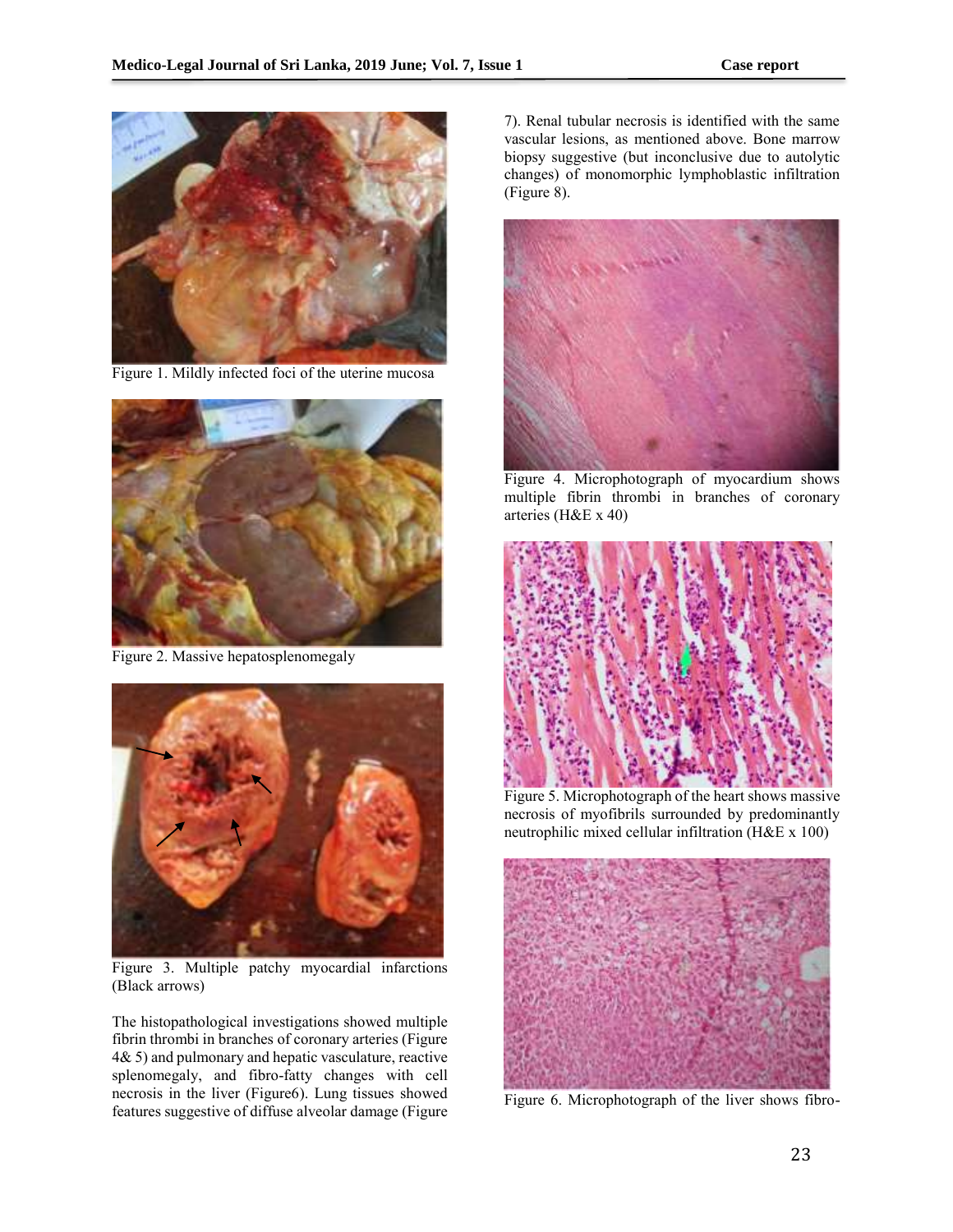fatty changes with cell necrosis in the liver (H&E x 100)



Figure 7. Microphotograph of lung shows diffuse alveolar damage (H&E x 40)



Figure 8. Microphotograph of bone marrow shows monomorphic lymphoblastic infiltration (H&E x 100)

Antemortem and postmortem cultures were negative. The cause of death was determined as puerperal sepsis complicated with anaemia complicating a chronic disease.

## **Discussion**

Maternal mortality is a reliable indicator of the quality of the health care system and the socio-economic status of any country. According to WHO most of the maternal deaths are reported in developing countries, and it is proven that the majority of them could have been prevented with timely screening and prompt management.[5]

The victim of this case was apparently well before and during pregnancy, and antenatal haemoglobin level has been maintained within normal range throughout the pregnancy. In fact, mild reduction of haemoglobin level had not been considered abnormal during routine

follow up as it is a natural regulatory mechanism due to haemo-dilution in pregnancy, and also the mother was symptomless throughout. It is a known reported fact that the physiological anaemia in pregnancy could be aggravated by various communicable and noncommunicable diseases such as Malaria, HIV, Malignancy etc.<sup>[6]</sup>Presence of massive hepatosplenomegaly and bone marrow abnormalities in the present case are suggestive of a chronic underlying condition that appeared to be sub-clinical and not detected during pregnancy. Diagnosis of hepatosplenomegaly is somewhat challenging during pregnancy even with ultrasound imaging in the absence of any related symptom or illness. Hence, under these circumstances, the misdiagnosis of the chronic medical condition during her antenatal visits cannot be attributed to medical negligence.

The size and weight of the liver of this patient were almost three times of normal at the time of death. All the other causes for massive hepatosplenomegaly like malaria, hepatitis, HIV etc. have been excluded during ward stay and it has been provisionally diagnosed as a case of autoimmune haemolytic anaemia. The patient has succumbed to her illness before concluding a diagnosis with further bone marrow studies. The postmortem bone marrow biopsy suggestive of monomorphic cellular infiltration, most probably lymphoblastic in origin, but the postmortem autolytic changes made the diagnosis inconclusive. The histology and immune histochemistry studies have limited values in postmortem bone marrow samples.<br>[7,8] However lymphomas are well-reported. However, lymphomas are well-reported malignancies, which cause anaemia in pregnancy. [6] Absence of lymphadenopathy is not exclusive of lymphoma in this case, as all the other clinicopathological findings are in favour of the diagnosis.

Interestingly, all the blood, urine and tissue cultures were negative in antemortem and postmortem samples. However, the culture negative septicaemia has also been reported in chronic diseases such as malignancies (eg. lymphoma, paraneoplastic paraneoplastic syndrome), etc.<sup>[9]</sup> The victim showed septic features and other biochemical markers in keeping with the severe inflammatory response syndrome (SIRS). Furthermore, the presence of micro-thrombi in vasculature together with the antenatal haematological findings confirms the development of diffuse intravascular coagulation, a common terminal outcome of generalized sepsis. The diffuse thrombosis of the vasculature of the myocardium following DIC could have lead to multiple pale and yellowish patchy areas suggestive of myocardial necrosis though coronaries remained patent. It has further been